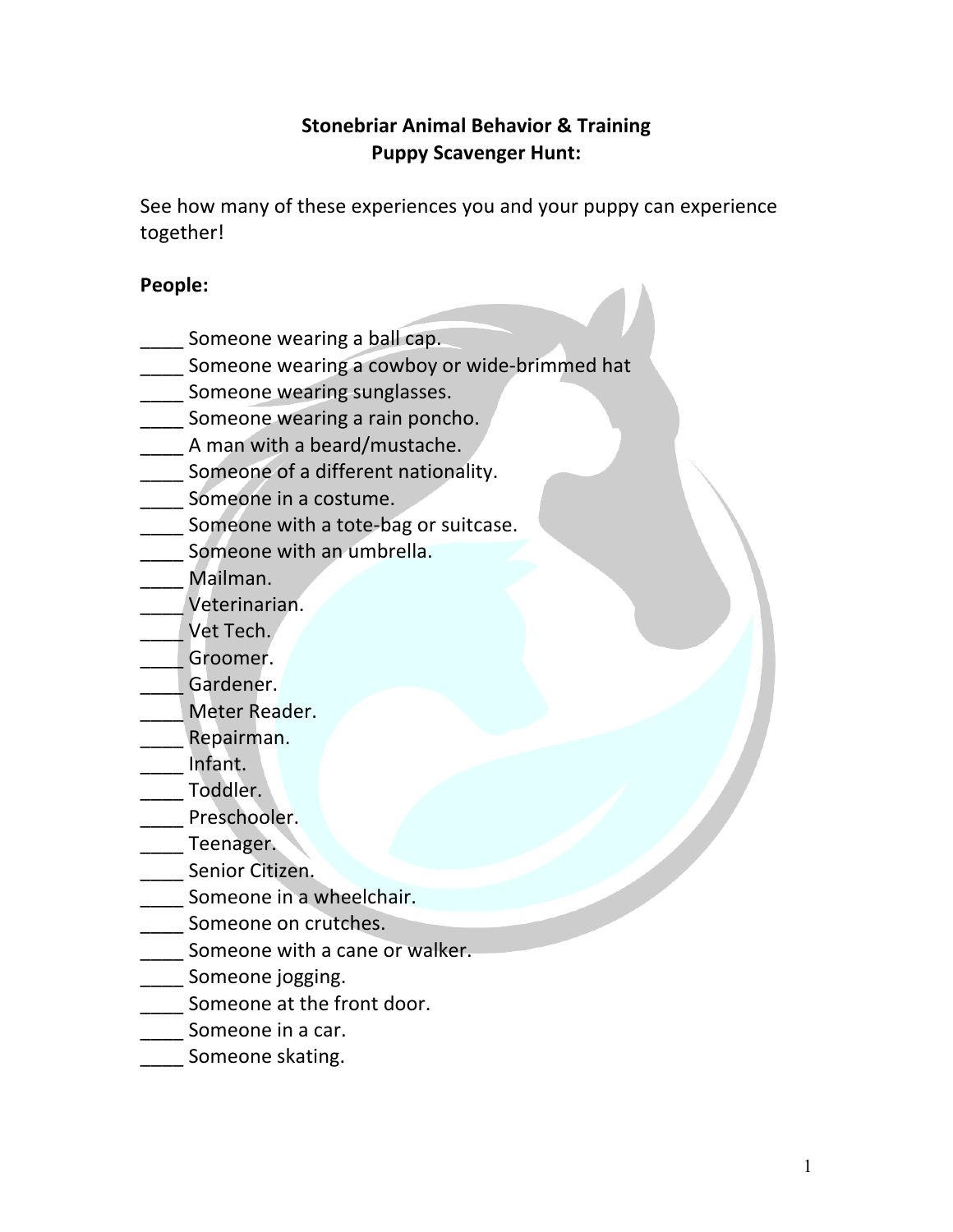### **Places:**

- \_\_\_\_ Vet's Office.
- \_\_\_\_ Vet's Exam Table.
- \_\_\_\_ Post Office.
- Lowes.
- \_\_\_\_ Home Depot.
- Grocery Store.
- \_\_\_\_ Drive Through.
- \_\_\_\_ Beach.
- \_\_\_\_ Park.
- \_\_\_\_ Soccer Game.
- \_\_\_\_ Grooming Shop.
- \_\_\_\_ Grooming Table.
- \_\_\_\_ Doggie Bakery.
- $\qquad \qquad$  Lake.
- Playground with children playing.
- **EXEC** Go to a strange house.
- Basement.
- Laundry room.
- \_\_\_\_ Front yard.
- \_\_\_\_ Elevator.
- Car.
	- Garage.

## **Things:**

- Go up and down stairs.
- Walk on dirt.
- \_\_\_\_ Walk up to a mailbox.
- \_\_\_\_ Walk in the rain.
- \_\_\_\_ Walk through a puddle.
- Walk in tall grass.
- \_\_\_\_ Walk on an uneven surface.
- \_\_\_\_ Walk in the rain.
- \_\_\_\_ Walk on a picnic table.
- Walk up to an open umbrella.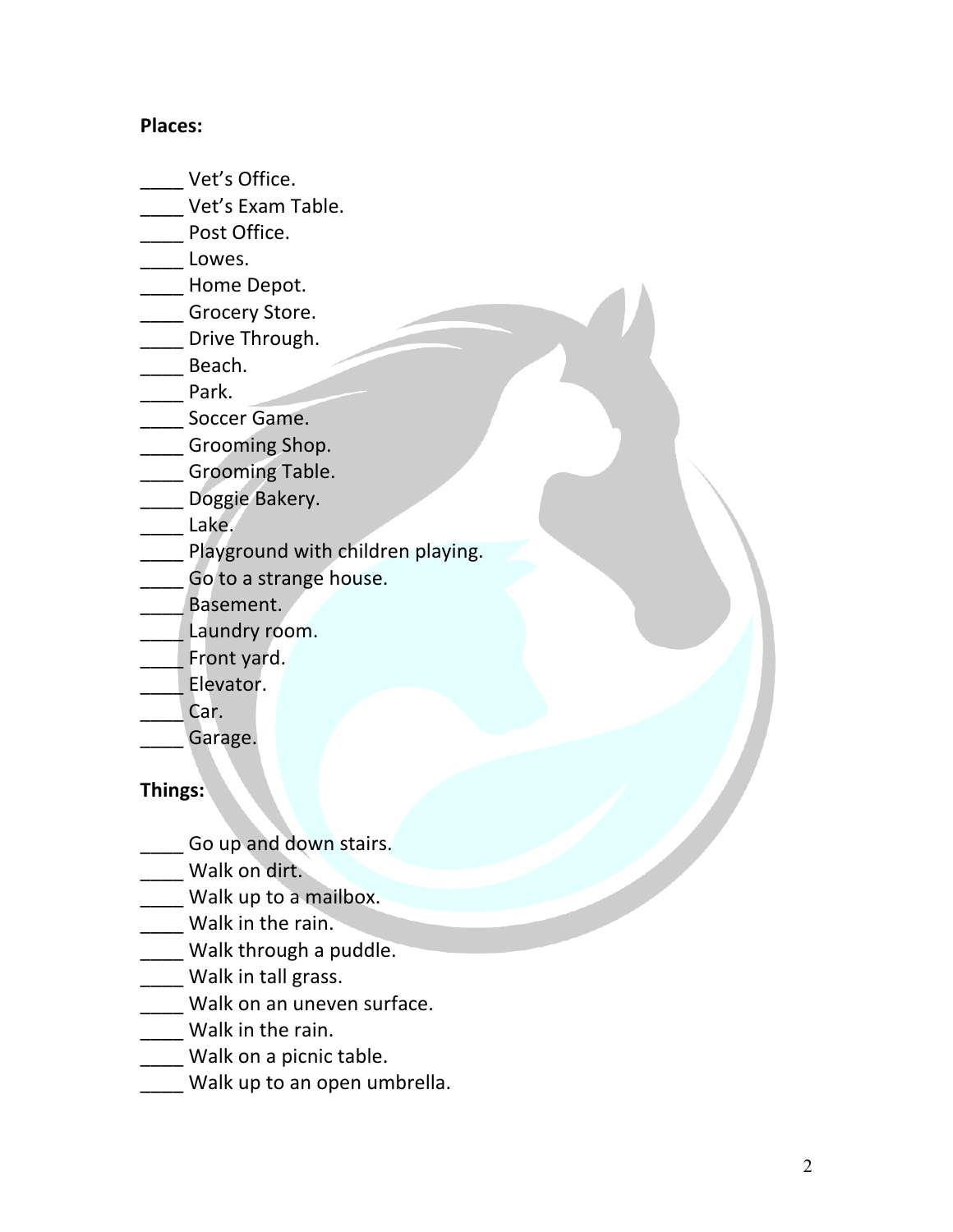- \_\_\_\_ Walk through a child's wading pool.
- \_\_\_\_ Walk past a fire hydrant.
- \_\_\_\_ Walk up to a sidewalk grate.
- Walk near or under a sprinkler.
- \_\_\_\_ Walk up to a fan.
- \_\_\_\_ Walk on linoleum.
- \_\_\_\_ Walk on tile.
- Walk on a wood floor.
- Walk on gravel.
- \_\_\_\_ Walk on a plastic tarp.
- \_\_\_\_ Walk on carpet.
- \_\_\_\_ Walk on cement.
- \_\_\_\_ Take a bath.
- \_\_\_\_ Brush teeth.
- \_\_\_\_ Clean ears.
- \_\_\_\_ Trim nails.
- Walk in the shower while the shower is running.
- \_\_\_\_ Walk through a sliding door.
- Walk up to helium balloons.
- \_\_\_\_ Walk through a tunnel.
- \_\_\_\_ Walk through a gate.

#### **Toys:**

- Squeaky toy.
- Latter Fuzzy toy.
- Hard toy.
- **Large ball.**
- \_\_\_\_ Small ball.
- \_\_\_\_ Noisy toy.
- **Lacker Clare Crinkled newspaper.**
- Two-liter bottle or milk jug.
- \_\_\_\_ Cardboard box.
- \_\_\_\_ Car keys.
- \_\_\_\_ Something metal.
- \_\_\_\_ Stuffed Kong.
- \_\_\_\_ Stuffed marrow bone.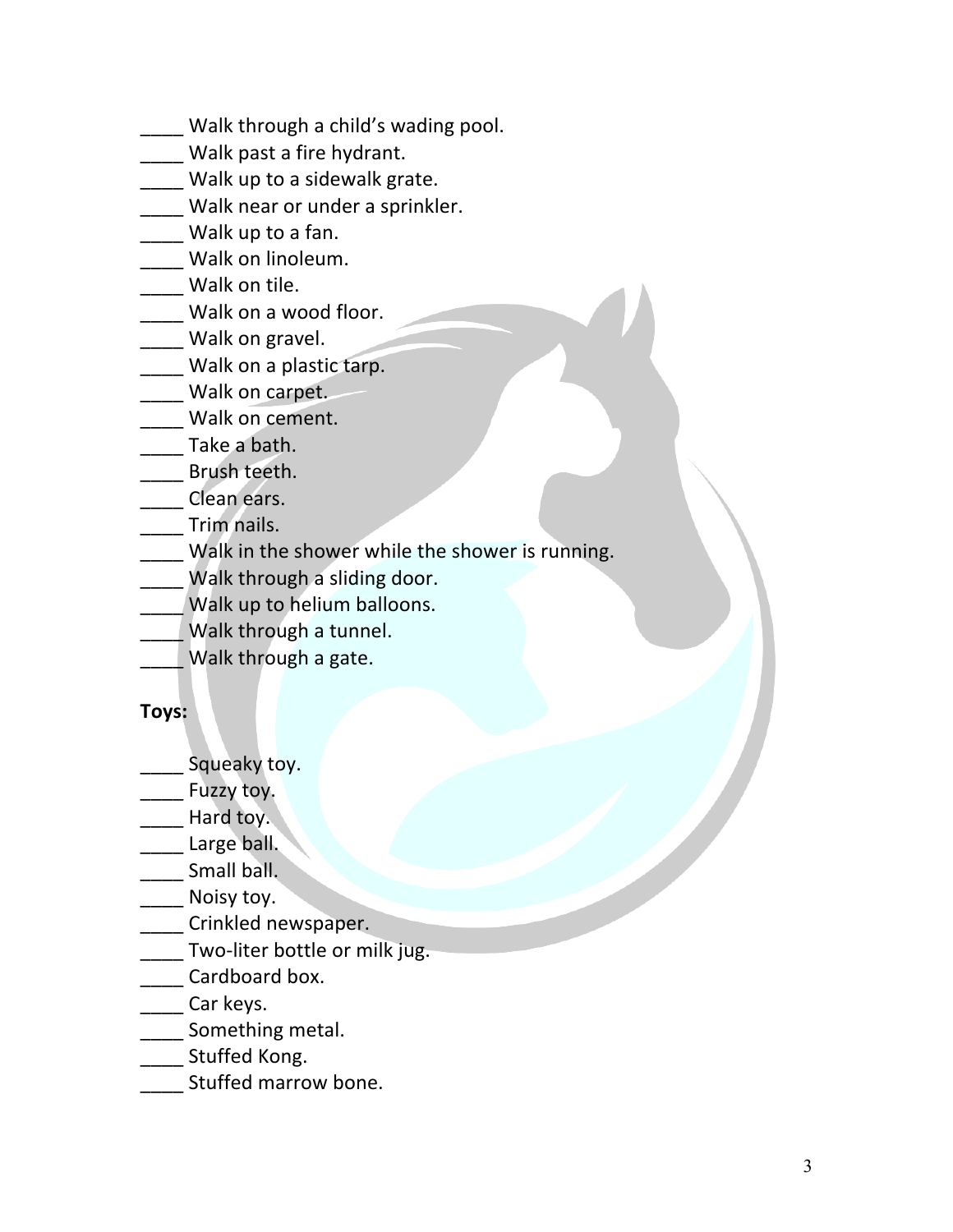# **Animals:**

- \_\_\_\_ Another puppy.
- \_\_\_\_ A large dog.
- \_\_\_\_\_ A small dog.
- A medium dog.
- $\frac{1}{2}$  A cat.
- A horse.
- A cow.
- $\_\_\_\_$  A goat.
- \_\_\_\_\_ A goose.
- \_\_\_\_ A caged bird.
- \_\_\_\_ A ferret.
- A Guinea Pig.
- \_\_\_\_ A hamster/gerbil.
- \_\_\_\_ An aquarium.

### **Noise:**

- Door bell.
- \_\_\_\_ Garage door opening.
- \_\_\_\_ Crying baby/child.
- \_\_\_\_ Children playing.
- \_\_\_\_ Big trucks.
- Motorcycle.
- \_\_\_\_\_ Bicycle.
- Skateboard.
- \_\_\_\_ Vacuum.
- Dust buster.
- \_\_\_\_ Blender.
- **\_\_\_\_\_** Garbage Disposal.
- \_\_\_\_ Mixer.
- \_\_\_\_ Washing machine/dryer.
- \_\_\_\_ Hair Dryer.
- \_\_\_\_ Clapping.
- Loud singing.
- \_\_\_\_ Stomping feet.